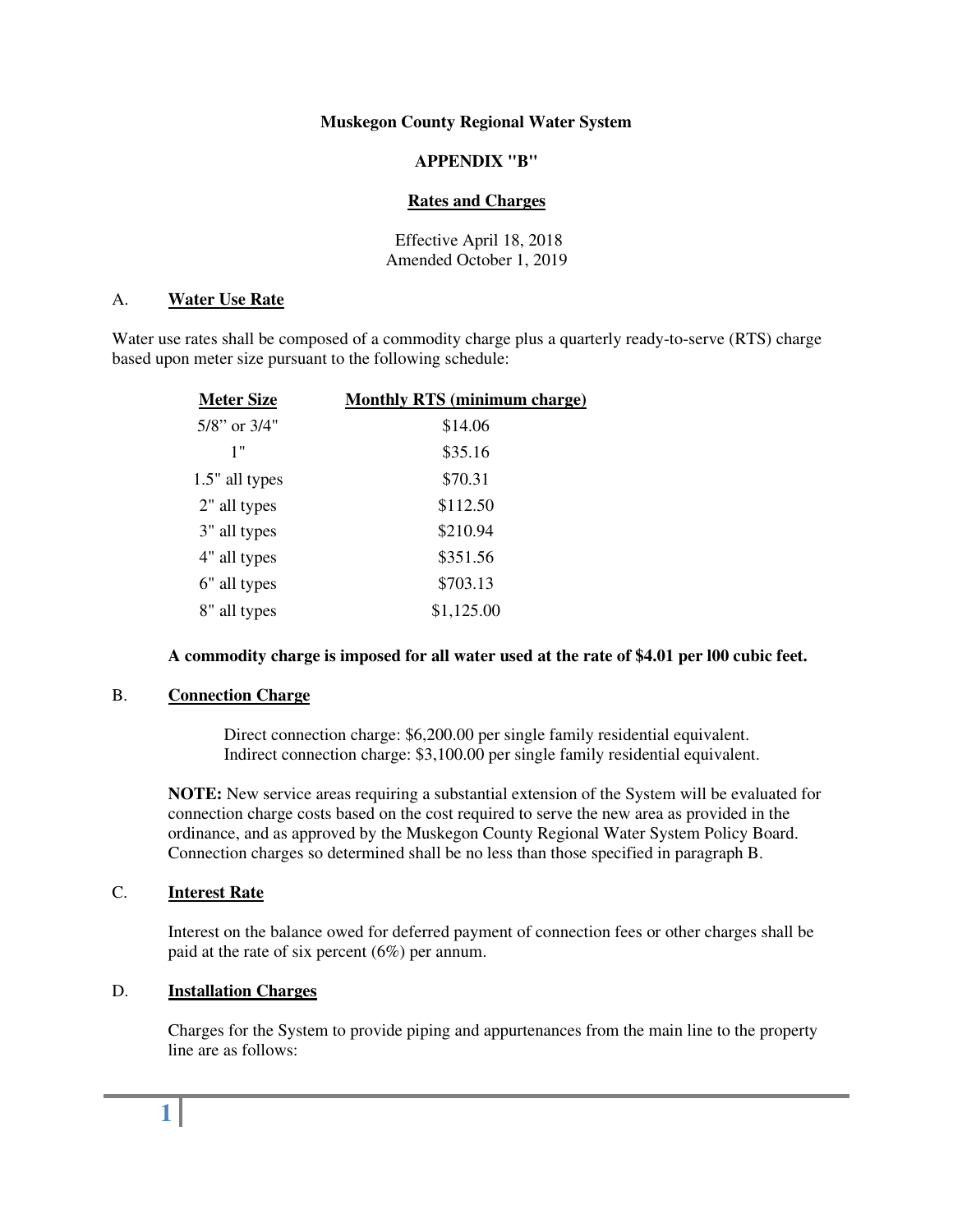l. **Stub Fee** - (main line to property line)

| l" existing            | \$ 825                  |
|------------------------|-------------------------|
| $11/2$ " & 2" existing | 1.950                   |
| New and/or larger      | At time and materials * |

# 2. **Meter Fee** - (includes remote readout) \*\*

| 5/8 or 3/4"   | \$ 325                         |
|---------------|--------------------------------|
| l" and larger | Cost of meter and installation |

# 3. **Service Line** - (property line to structure)

All costs associated with design, permits, installation of service lines are the sole responsibility of the owner. Meter Pit is required for all non-copper service lines, service lines with joints, and structures which cannot be served by an interior meter as determined by the System Manager.\*\*

# 4. **Transfer of lien** - \$35.

\* Applicant shall provide a deposit in lieu of stub fee. Deposit shall be estimated by System Manager. Any adjustments due to actual costs will be billed or credited to the customer's account. In no case shall actual charge be less than fixed cost for existing service.

\*\* Cost of Meter Pits either requested by customer or required shall be paid by customer.

## E. **Delinquent accounts**

Delinquent water accounts shall be forwarded to the Township for placement on property tax roll.

# F. **Local Water Fund**

.05 dollars per hundred cubic feet of the commodity charge and \$100 per REU of each connection charge shall be placed in a local water fund by the collecting agency for the Township. If the collecting agency is the County of Muskegon, the funds shall be held in an interest-bearing local fund and shall be available to the Township upon request for water related purposes.

ADOPTED: October 17, 2005 – Resolution 2005-15 PUBLISHED: NOT in 2005 AMENDED: February 15, 2010 PUBLISHED: February 21, 2010 EFFECTIVE: March 23, 2010

AMENDED: May 21, 2012 PUBLISHED: June 3, 2012 EFFECTIVE: July 3, 2012 AMENDED: September 16, 2013 PUBLISHED: September 22, 2013